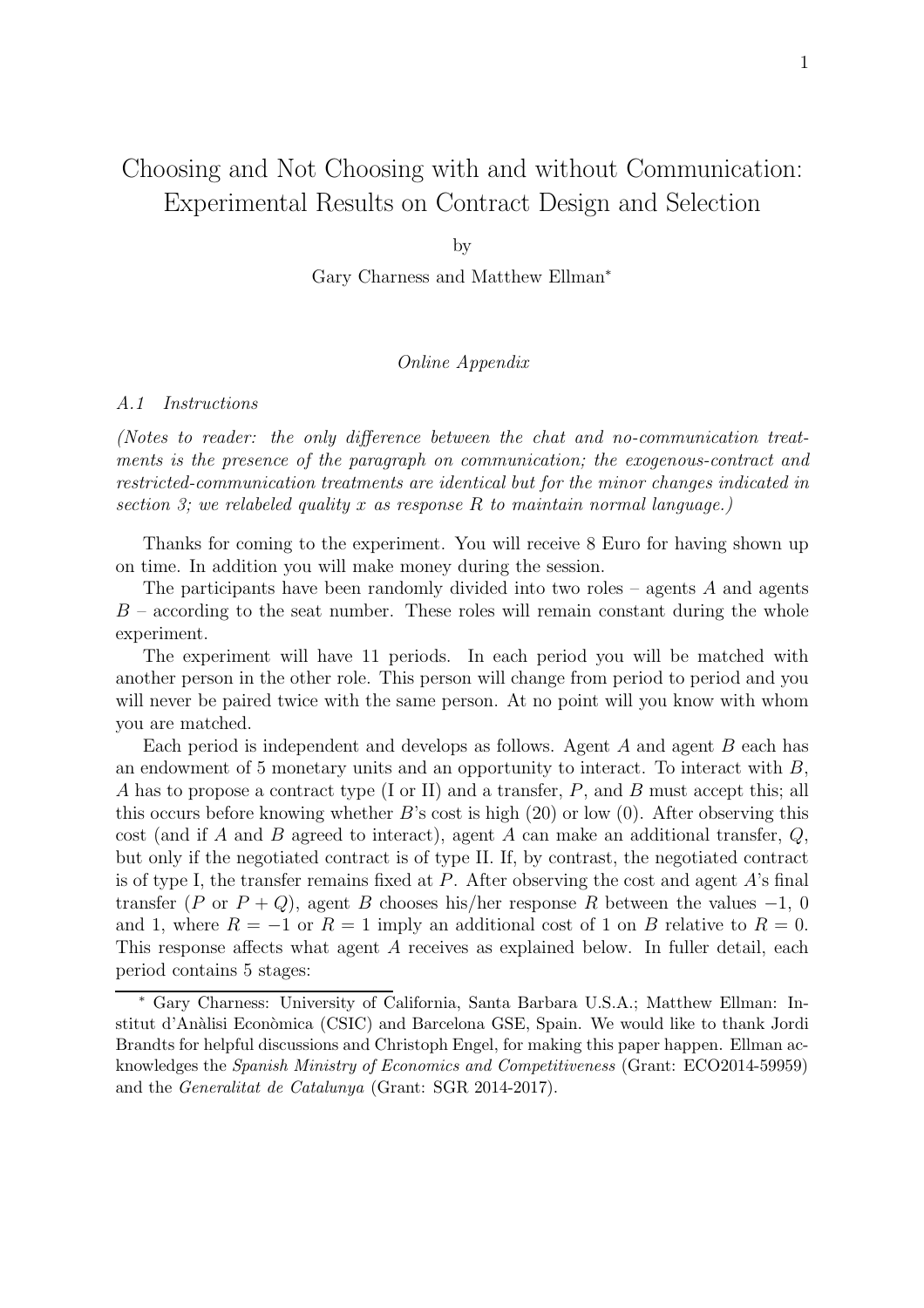- · Stage 1: Agent A proposes to agent B: a contract of type I with a non-negative transfer  $P(I)$  $-or$ a contract of type II with a non-negative transfer of  $P(II)$  (the initial transfer)
- · Stage 2: Agent B accepts or rejects this proposal. If agent B rejects, then the period ends without the following steps. If agent B accepts, then the period proceeds to step 3.
- $\cdot$  Stage 3: The cost of agent B is randomly determined by the computer. With probability  $\frac{1}{2}$  the cost is 0 and with probability  $\frac{1}{2}$  the cost is 20.
- · Stage 4: If a contract of type II is agreed, then agent A can now increase the initial transfer with an additional non-negative transfer Q (that is, can make a total transfer of  $P + Q$  instead of P).
- · Stage 5: Agent B chooses a response level  $R = -1$ ,  $R = 0$  or  $R = 1$ .

At each stage, agent A and agent B are both directly informed of what happened in all earlier stages (of that period).

At the end of a period, the results are as follows:

If agent  $B$  rejects the contract proposed by agent  $A$ : Agent A and agent B each receive their initial endowment of 5 units.

## If agent  $B$  accepts:

Agent A receives:  $15 + 0$ <sub>(if R=-1)</sub> +  $20$ <sub>(if R=0)</sub> +  $35$ <sub>(if R=1)</sub> – transfer from A to B. Agent B receives  $5 - \cos t - |R| +$  transfer from A to B, where the cost is  $= 0$  or 20, depending on the outcome given by the computer, and the transfer from A to  $B = P(I)$  if the contract is of type I, and  $= P(II) + Q$  if the contract if of type II.

After this we will proceed to the next period which will develop in the same way. Remember that you will never play the same person twice.

The first period, called period 0, will be a trial period and will not be taken into account in determining what you will earn in the experiment. Periods 1 to 10 will not be trial periods. One of these will be randomly selected to determine what you earn in the experiment.

Each monetary unit is worth 1 Euro. At the end of the session you will be paid 8 Euros plus what you will have earned in the period that is selected randomly.

Communication: During each period, the agents A and B, can communicate through a chat. To do this, they have to write a message in the appropriate field and push "ENTER". Each participant A and B can close his/her chat window and can open it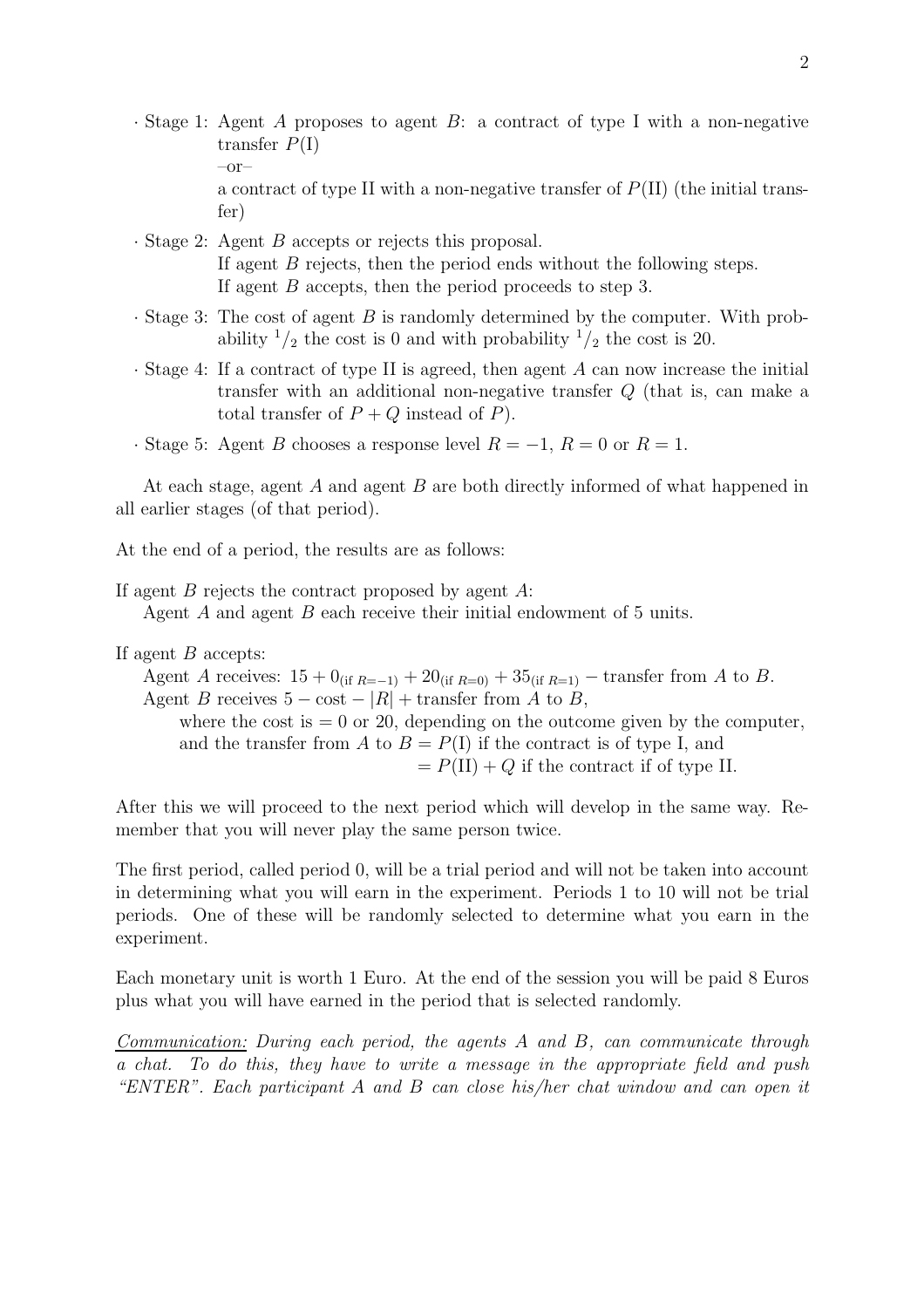again after having closed it (all previous messages of the period will remain visible). While one participant has his chat window closed, he/she will not be able to read or send messages, but the participant he is matched with will continue to be able to send messages (which will be visible for the matched person once he/she reopens the chat window). It is important not to use the chat window to send messages that reveal your identity.

You can ask questions at any time. If you have a question, raise your hand and one of us will come to your cubicle to answer it.

Now we will briefly explain the screens that you will see once the experiment starts.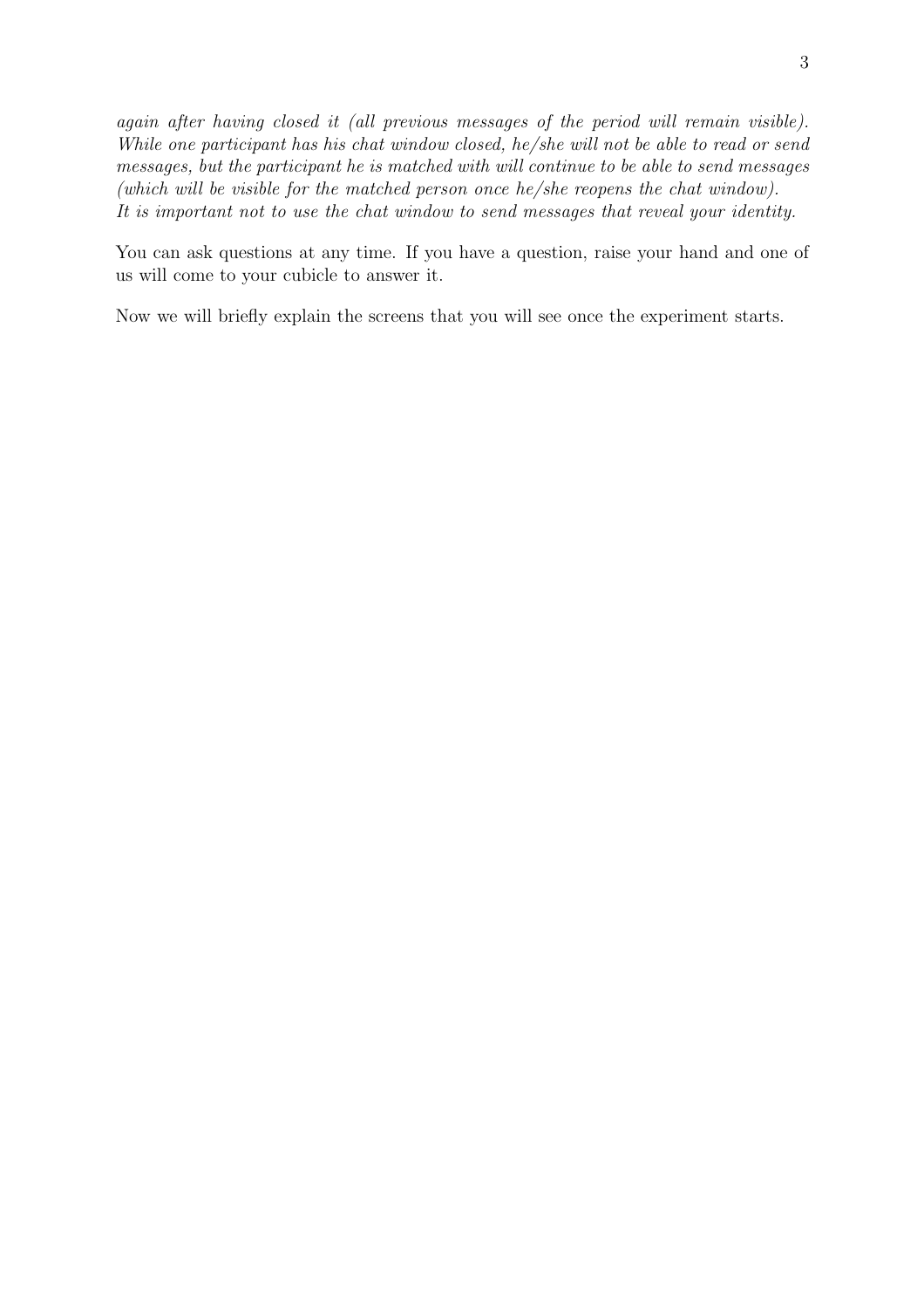# A.2 Session-Level Data

Table A1 Behavior in Session 1 of the Endogenous No-Communication Treatment

| Category                          | Rigid contract | Flexible contract |
|-----------------------------------|----------------|-------------------|
| Frequency <sup>*</sup>            | 53 (49.5%)     | 56 $(50.5\%)$     |
| Rejections                        | $12(25.9\%)$   | 11 $(20.0\%)$     |
| Average $P$                       | $15.15$ [1.07] | 13.00 [0.83]      |
| Average $Q$                       |                | $2.44$ [0.58]     |
| Low quality                       | $10(22.5\%)$   | 12 (27.9%)        |
| Normal quality                    | $25(65.0\%)$   | 30 $(9.8\%)$      |
| High quality                      | $5(12.5\%)$    | $1(2.3\%)$        |
| Avg. quality                      | $-0.10(0.09)$  | $-0.26(0.09)$     |
| Avg. buyer earnings (all offers)  | $12.08$ [1.41] | 11.00 $[1.20]$    |
| Avg. seller earnings (all offers) | $9.62$ [1.48]  | $10.56$ [1.68]    |
| Avg. total earnings (all offers)  | 21.70 [1.83]   | 20.21 [1.82]      |

Notes: <sup>∗</sup> No contract was offered on one occasion. Standard errors are in brackets.

Table A2 Behavior in Session 2 of the Endogenous No-Communication Treatment

| Category                          | Rigid contract | Flexible contract |
|-----------------------------------|----------------|-------------------|
| Frequency <sup>*</sup>            | 66 $(60.0\%)$  | 44 $(40.0\%)$     |
| Rejections                        | 24 $(36.3\%)$  | $23(52.3\%)$      |
| Average $P$                       | 14.18 $[0.61]$ | $10.00$ [0.55]    |
| Average $Q$                       |                | $1.78$ [0.83]     |
| Low quality                       | $14(33.3\%)$   | $8(38.1\%)$       |
| Normal quality                    | 27 $(64.3\%)$  | 13 $(61.9\%)$     |
| High quality                      | $1(2.4\%)$     | $0(0.0\%)$        |
| Avg. quality                      | $-0.31(0.08)$  | $-0.44(0.12)$     |
| Avg. buyer earnings (all offers)  | $9.86$ [1.07]  | $8.55$ [1.32]     |
| Avg. seller earnings (all offers) | $8.92$ [1.12]  | $4.00$ [0.92]     |
| Avg. total earnings (all offers)  | 18.79 [1.74]   | $12.55$ [1.45]    |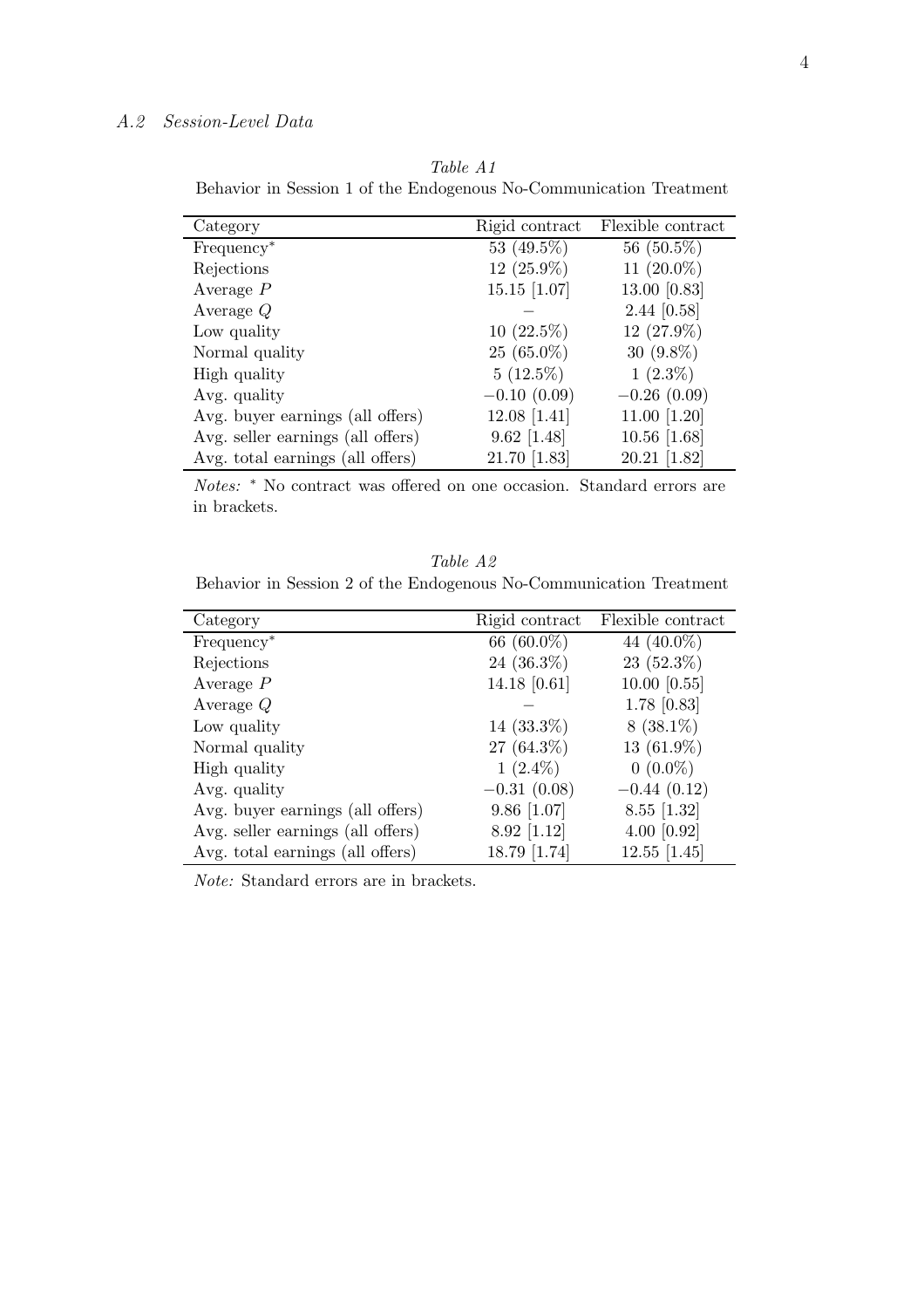| Category                          | Rigid contract | Flexible contract |
|-----------------------------------|----------------|-------------------|
| Frequency                         | 46 $(41.8\%)$  | 64 $(58.2\%)$     |
| Rejections                        | 11 $(23.9\%)$  | $15(23.4\%)$      |
| Average $P$                       | 12.93 [0.88]   | $10.66$ [0.48]    |
| Average $Q$                       |                | $2.78$ [0.44]     |
| Low quality                       | $9(25.7\%)$    | $22(44.9\%)$      |
| Normal quality                    | $26(74.3\%)$   | $26(53.1\%)$      |
| High quality                      | $0(0.0\%)$     | $1(2.0\%)$        |
| Avg. quality                      | $-0.26$ [0.07] | $-0.43$ [0.08]    |
| Avg. buyer earnings (all offers)  | $12.61$ [1.35] | 10.34 [1.19]      |
| Avg. seller earnings (all offers) | 7.41 $[1.32]$  | 6.88 $[1.20]$     |
| Avg. total earnings (all offers)  | $20.02$ [2.13] | 17.22 [1.86]      |

Table A3 Behavior in Session 3 of the Endogenous No-Communication Treatment

Table A4 Behavior in Session 4 of the Endogenous No-Communication Treatment

| Category                          | Rigid contract | Flexible contract |
|-----------------------------------|----------------|-------------------|
| Frequency                         | $78(71.6\%)$   | 32 $(28.4\%)$     |
| Rejections                        | 31 $(39.7\%)$  | 11 $(35.5\%)$     |
| Average $P$                       | 11.45 $[0.76]$ | $10.35$ [1.19]    |
| Average $Q$                       |                | 3.45 $[0.72]$     |
| Low quality                       | $18~(38.3\%)$  | 11 $(55.0\%)$     |
| Normal quality                    | $29(61.7\%)$   | $7(35.0\%)$       |
| High quality                      | $0(0.0\%)$     | $2(10.0\%)$       |
| Avg. quality                      | $-0.38(0.07)$  | $-0.43(0.15)$     |
| Avg. buyer earnings (all offers)  | $9.65$ [0.95]  | 7.84 $[1.28]$     |
| Avg. seller earnings (all offers) | 5.88 [0.92]    | $7.23$ [1.89]     |
| Avg. total earnings (all offers)  | 15.54 [1.47]   | 15.06 [2.82]      |

Notes: We exclude one case in which the buyer received a very large negative payoff in the final period. Standard errors are in brackets.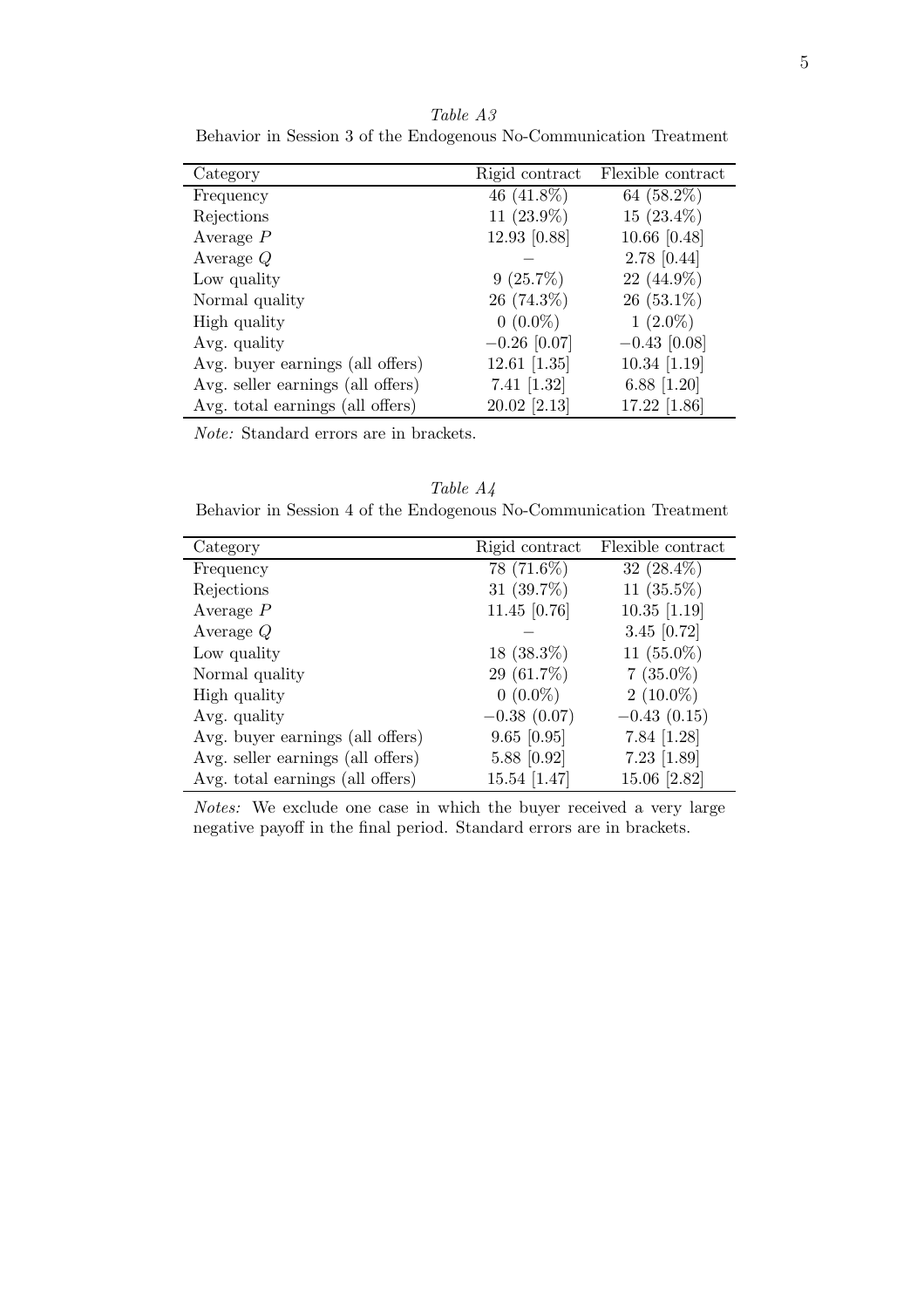| Category                          | Rigid contract | Flexible contract |
|-----------------------------------|----------------|-------------------|
| Frequency                         | 29 $(26.4\%)$  | $81(73.6\%)$      |
| Rejections                        | $9(23.7\%)$    | $4(4.7\%)$        |
| Average $P$                       | 19.41 [1.76]   | 17.37 [0.84]      |
| Average $Q$                       |                | $9.29$ [0.86]     |
| Low quality                       | 6 $(30.0\%)$   | $8(10.4\%)$       |
| Normal quality                    | $3(15.0\%)$    | $15(19.5\%)$      |
| High quality                      | 11 $(55.0\%)$  | 54 $(70.1\%)$     |
| Avg. quality                      | $0.25$ [0.20]  | $0.60$ [0.08]     |
| Avg. buyer earnings (all offers)  | $10.83$ [0.58] | 15.59 [1.45]      |
| Avg. seller earnings (all offers) | 16.00 [2.03]   | 21.54 [0.93]      |
| Avg. total earnings (all offers)  | 26.83 [3.62]   | 37.14 [1.94]      |

Table A5 Behavior in Session 1 of the Endogenous Chat Treatment

Table A6 Behavior in Session 2 of the Endogenous Chat Treatment

| Category                          | Rigid contract | Flexible contract |
|-----------------------------------|----------------|-------------------|
| Frequency <sup>*</sup>            | $12(11.1\%)$   | $96(88.9\%)$      |
| Rejections                        | $6(50.0\%)$    | $2(2.0\%)$        |
| Average $P$                       | 13.42 [2.28]   | 10.92 [0.97]      |
| Average $Q$                       |                | 15.74 $[1.02]$    |
| Low quality                       | $0(0.0\%)$     | $5(5.3\%)$        |
| Normal quality                    | $4(66.7\%)$    | 17 $(18.1\%)$     |
| High quality                      | $2(33.3\%)$    | 72 (76.6%)        |
| Avg. quality                      | $0.33$ [0.21]  | $0.71$ [0.06]     |
| Avg. buyer earnings (all offers)  | 14.42 [3.63]   | 18.39 [0.79]      |
| Avg. seller earnings (all offers) | 7.92 [3.78]    | $20.81$ [0.95]    |
| Avg. total earnings (all offers)  | 22.33 [4.51]   | 39.20 [1.44]      |

Notes: <sup>∗</sup> No contract was offered on two occasions. Standard errors are in brackets.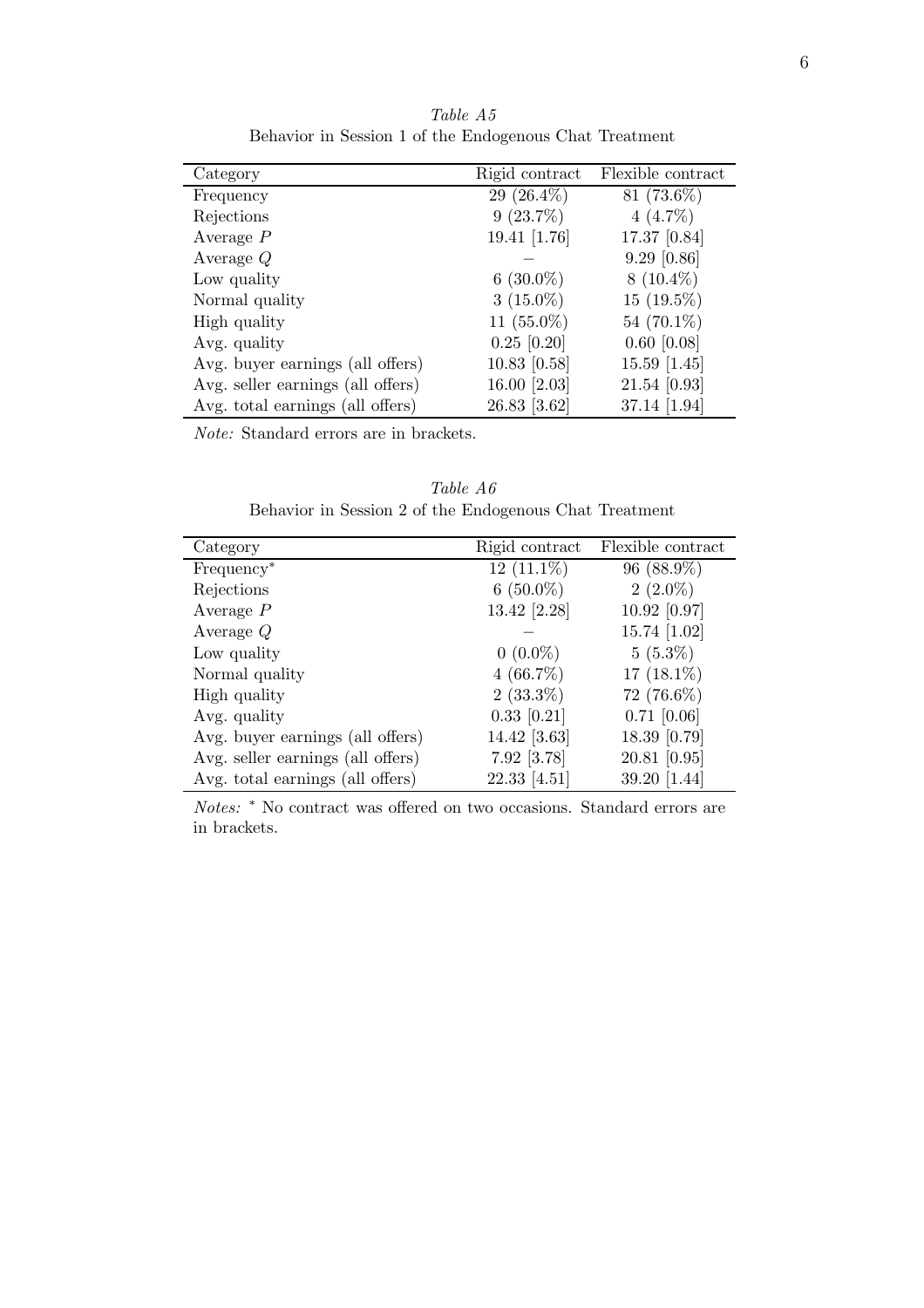| Category                          | Rigid contract | Flexible contract |
|-----------------------------------|----------------|-------------------|
| Frequency                         | 53 $(48.2\%)$  | 57 $(51.8\%)$     |
| Rejections                        | $3(5.7\%)$     | 6 $(10.5\%)$      |
| Average $P$                       | $25.91$ [0.85] | 19.23 [1.04]      |
| Average $Q$                       |                | $7.92$ [1.17]     |
| Low quality                       | $3(6.0\%)$     | $4(7.8\%)$        |
| Normal quality                    | 21 $(42.0\%)$  | 15 $(29.4\%)$     |
| High quality                      | $26(52.0\%)$   | 32 $(62.8\%)$     |
| Avg. quality                      | $0.46$ [0.09]  | $0.55$ [0.09]     |
| Avg. buyer earnings (all offers)  | 14.47 [1.24]   | 13.86 $[1.41]$    |
| Avg. seller earnings (all offers) | 18.94 [1.69]   | 19.19 $[1.23]$    |
| Avg. total earnings (all offers)  | 33.42 [2.37]   | 33.05 $[2.19]$    |

Table A7 Behavior in Session 3 of the Endogenous Chat Treatment

| Behavior in Session 4 of the Endogenous Chat Treatment |                              |  |
|--------------------------------------------------------|------------------------------|--|
| gory                                                   | Rigid contract Flexible cont |  |

Table A8

| Category                          | Rigid contract | Flexible contract |
|-----------------------------------|----------------|-------------------|
| Frequency                         | $15(15.4\%)$   | 93 $(84.6\%)$     |
| Rejections                        | $2(11.8\%)$    | $0(0.0\%)$        |
| Average $P$                       | 25.24 [2.08]   | 21.30 [0.32]      |
| Average $Q$                       |                | $6.52$ [0.58]     |
| Low quality                       | $4(26.7\%)$    | $3(3.2\%)$        |
| Normal quality                    | $5(33.3\%)$    | 14 $(15.1\%)$     |
| High quality                      | 6 $(40.0\%)$   | 76 (81.7%)        |
| Avg. quality                      | $0.13$ [0.22]  | $0.78$ [0.05]     |
| Avg. buyer earnings (all offers)  | 8.88 [2.59]    | 18.80 [0.86]      |
| Avg. seller earnings (all offers) | 17.00 [1.16]   | $21.65$ [2.80]    |
| Avg. total earnings (all offers)  | 25.88 [4.39]   | 40.44 $[1.27]$    |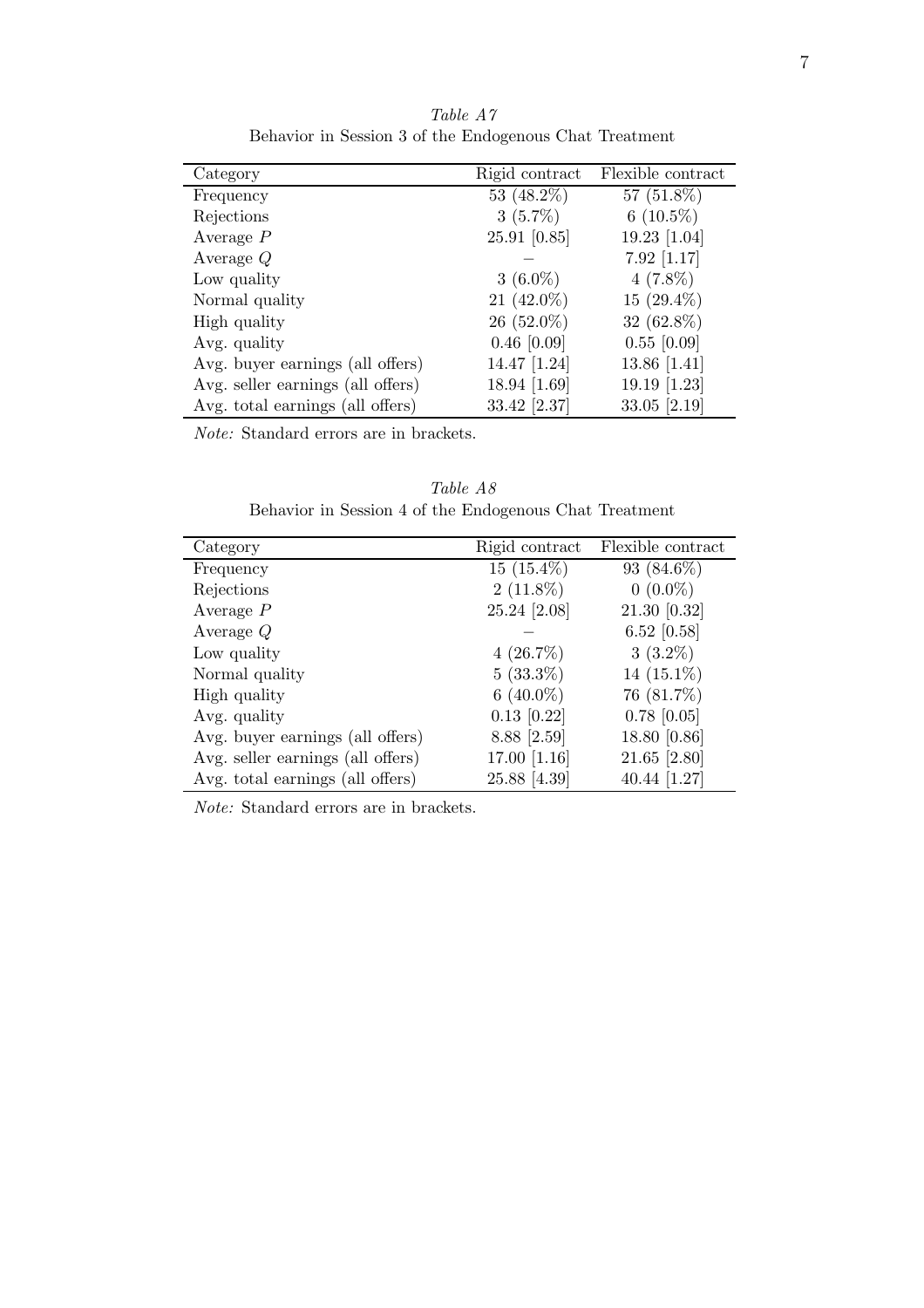| Category                          | Rigid contract |
|-----------------------------------|----------------|
| Frequency <sup>*</sup>            | 109 (100%)     |
| Rejections                        | $36(33.0\%)$   |
| Average $P$                       | 14.09 [0.62]   |
| Average $Q$                       |                |
| Low quality                       | $29(39.7\%)$   |
| Normal quality                    | 41 $(56.2\%)$  |
| High quality                      | 3 $(4.1\%)$    |
| Avg. quality                      | $-0.36$ [0.07] |
| Avg. buyer earnings (all offers)  | $7.13$ [0.90]  |
| Avg. seller earnings (all offers) | $13.08$ [1.17] |
| Avg. total earnings (all offers)  | 20.21 [1.48]   |

Table A9 Behavior in Session 1 of the Exogenous Rigid No-Communication Treatment

Notes: <sup>∗</sup> No contract was offered on one occasion. Standard errors are in brackets.

Table A10 Behavior in Session 2 of the Exogenous Rigid No-Communication Treatment

| Category                          | Rigid contract |
|-----------------------------------|----------------|
| Frequency <sup>*</sup>            | 107 (100%)     |
| Rejections                        | 40 $(37.4\%)$  |
| Average $P$                       | 14.07 [0.57]   |
| Average $Q$                       |                |
| Low quality                       | $18(26.9\%)$   |
| Normal quality                    | 44 (65.7%)     |
| High quality                      | $5(7.5\%)$     |
| Avg. quality                      | $-0.19$ [0.07] |
| Avg. buyer earnings (all offers)  | 12.11 [0.96]   |
| Avg. seller earnings (all offers) | 7.36 [0.79]    |
| Avg. total earnings (all offers)  | $19.47$ [1.34] |

Notes: <sup>∗</sup> No contract was offered on three occasions. Standard errors are in brackets.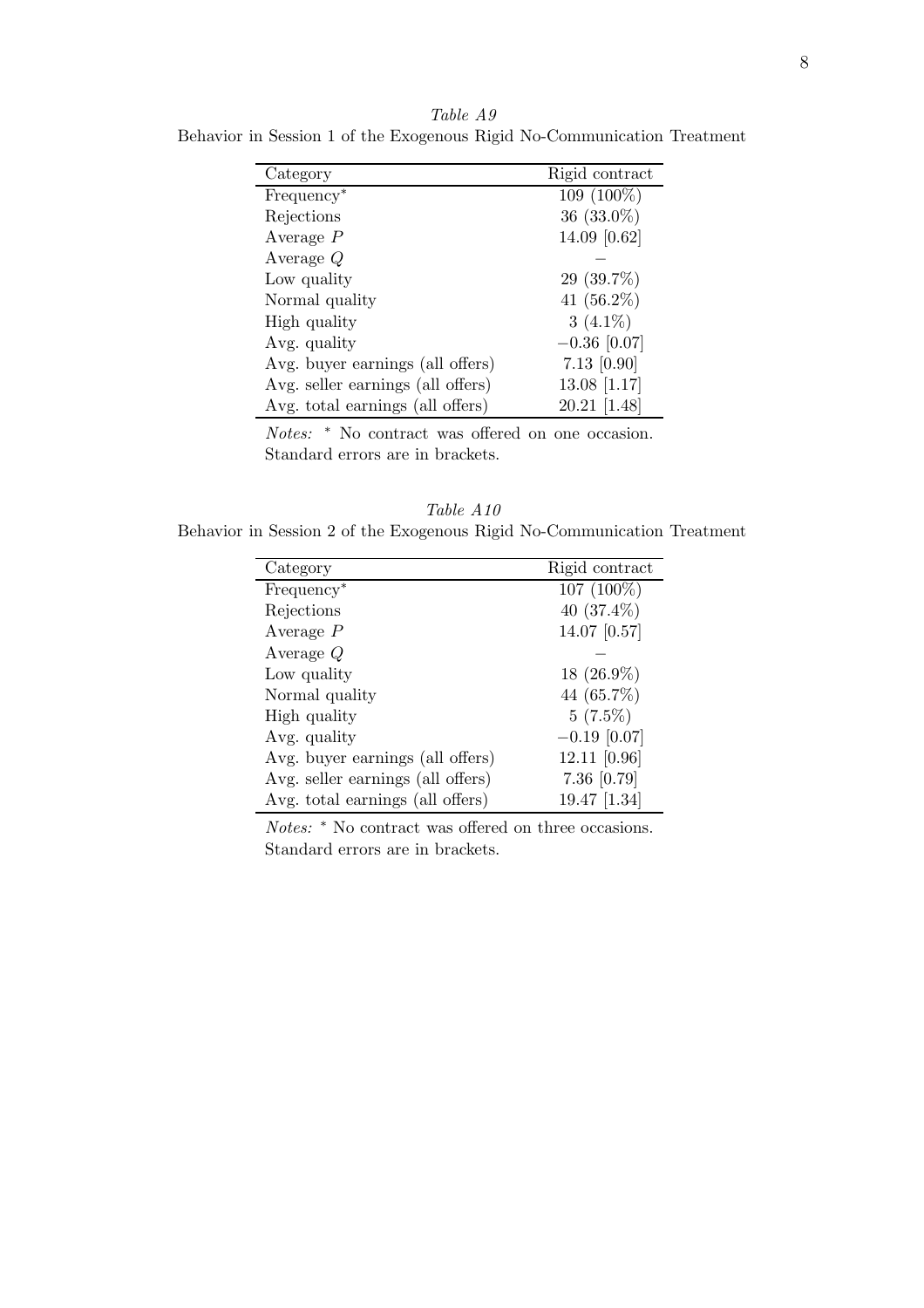| Category                          | Rigid contract |
|-----------------------------------|----------------|
| Frequency                         | 110 (100%)     |
| Rejections                        | $29(26.4\%)$   |
| Average $P$                       | 16.53 $[0.45]$ |
| Average $Q$                       |                |
| Low quality                       | $23(28.4\%)$   |
| Normal quality                    | 52 $(64.2\%)$  |
| High quality                      | 6 $(7.4\%)$    |
| Avg. quality                      | $-0.21$ [0.06] |
| Avg. buyer earnings (all offers)  | $11.55$ [0.94] |
| Avg. seller earnings (all offers) | $10.55$ [0.90] |
| Avg. total earnings (all offers)  | 22.10 [1.40]   |

Table A11 Behavior in Session 3 of the Exogenous Rigid No-Communication Treatment

Table A12 Behavior in Session 4 of the Exogenous Rigid No-Communication Treatment

| Rigid contract |
|----------------|
| 110 (100%)     |
| 47 (42.7%)     |
| 14.62 [0.40]   |
|                |
| $16(25.4\%)$   |
| 46 (73.0%)     |
| $1(1.6\%)$     |
| $-0.24$ [0.06] |
| 11.04 [0.86]   |
| $8.67$ [0.81]  |
| 19.71 [1.28]   |
|                |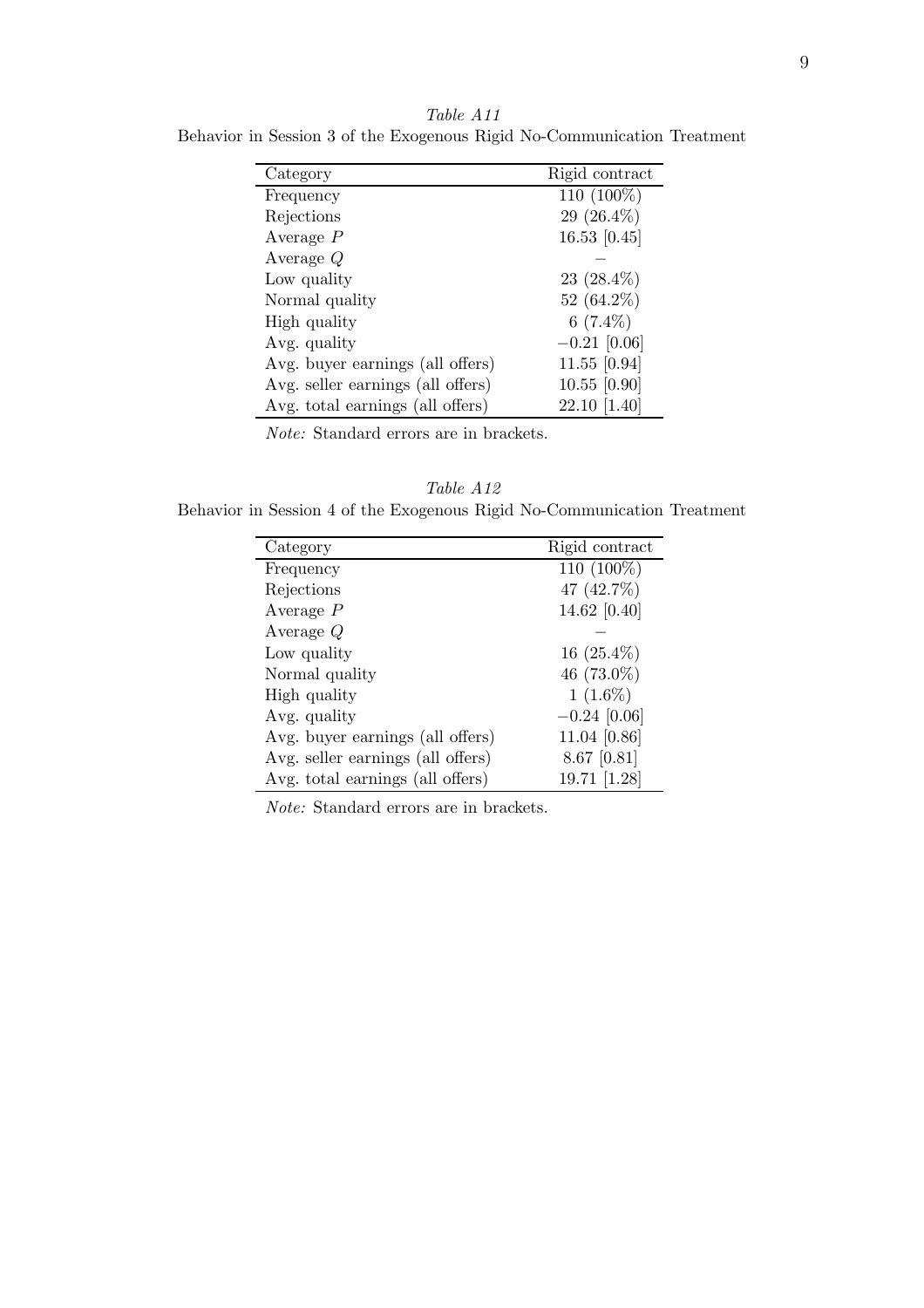Category Flexible contract  $Frequency^*$  109 (100%) Rejections  $33 \ (30.3\%)$ Average *P* 15.17 [0.76] Average *Q* 3.62 [0.50] Low quality  $26 \ (34.2\%)$ Normal quality  $41 \ (54.0\%)$ High quality  $9(11.8\%)$ Avg. quality  $-0.22$  [0.07] Avg. buyer earnings (all offers) 9.25 [0.96] Avg. seller earnings (all offers)  $10.75$  [1.09] Avg. total earnings (all offers) 20.00 [1.59]

Table A13 Behavior in Session 1 of the Exogenous Flex No-Communication Treatment

Notes: No contract was offered on one occasion. Standard errors are in brackets.

Table A14 Behavior in Session 2 of the Exogenous flex No-Communication Treatment

| Category                          | Flexible contract |
|-----------------------------------|-------------------|
| Frequency                         | 110 (100%)        |
| Rejections                        | 40 $(36.4\%)$     |
| Average $P$                       | 13.57 [0.63]      |
| Average $Q$                       | 3.30 $[0.76]$     |
| Low quality                       | 33 $(47.1\%)$     |
| Normal quality                    | 31 $(44.3\%)$     |
| High quality                      | $6(8.6\%)$        |
| Avg. quality                      | $-0.39$ [0.08]    |
| Avg. buyer earnings (all offers)  | $8.17$ [0.90]     |
| Avg. seller earnings (all offers) | $8.11$ [0.93]     |
| Avg. total earnings (all offers)  | 16.28 [1.40]      |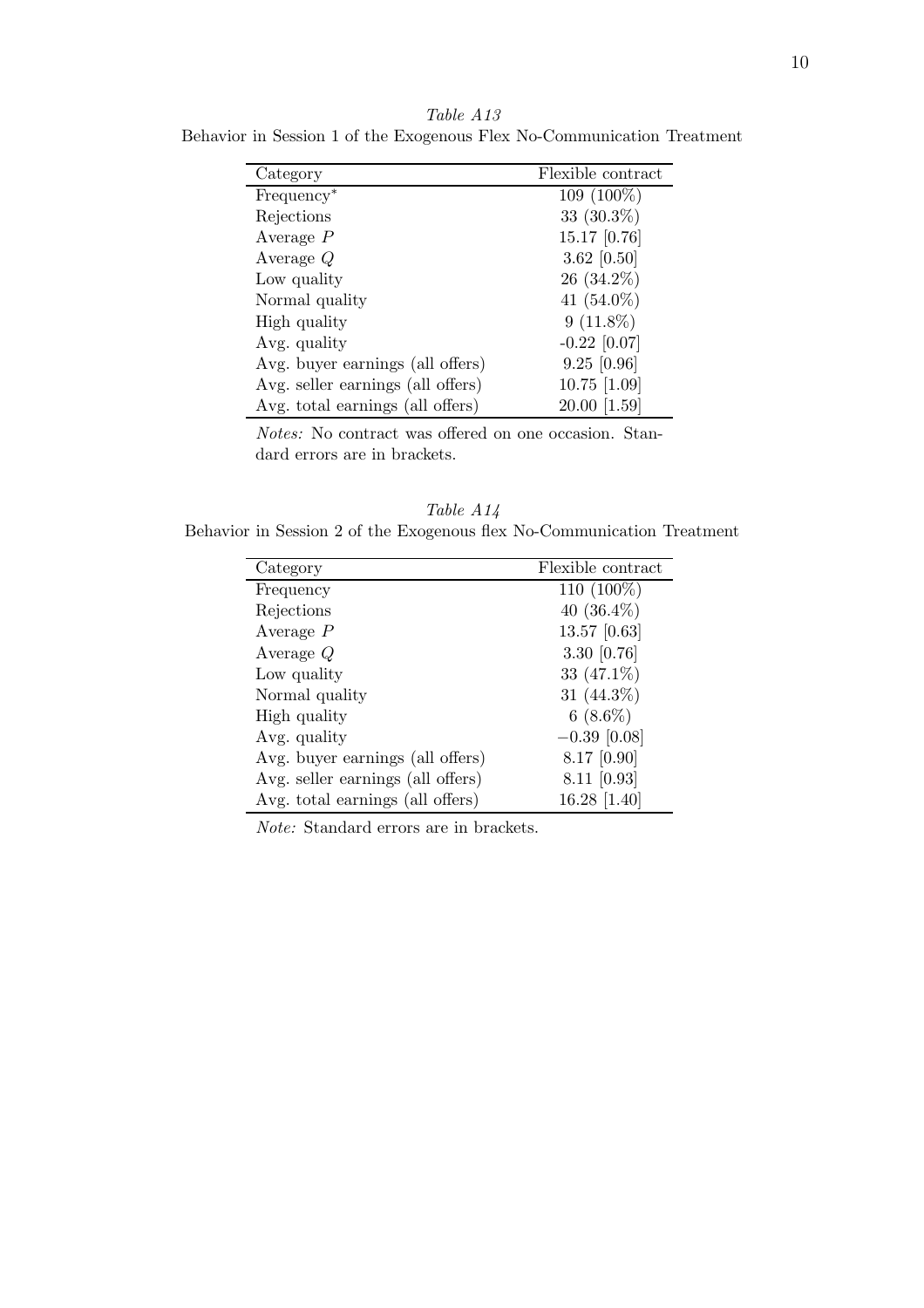| Category                          | Flexible contract |
|-----------------------------------|-------------------|
| Frequency                         | 110 (100%)        |
| Rejections                        | 26 (39.7%)        |
| Average $P$                       | 14.48 [0.63]      |
| Average $Q$                       | 4.88 $[1.12]$     |
| Low quality                       | $20(23.8\%)$      |
| Normal quality                    | $50(59.5\%)$      |
| High quality                      | 14 (16.7%)        |
| Avg. quality                      | $-0.07$ [0.07]    |
| Avg. buyer earnings (all offers)  | 11.40 $[1.02]$    |
| Avg. seller earnings (all offers) | 13.84 [1.33]      |
| Avg. total earnings (all offers)  | 25.24   1.63      |

Table A15 Behavior in Session 3 of the Exogenous Flex No-Communication Treatment

Table A16 Behavior in Session 4 of the Exogenous Flex No-Communication Treatment

| Category                          | Rigid contract |
|-----------------------------------|----------------|
| Frequency                         | 110 (100%)     |
| Rejections                        | $21(19.1\%)$   |
| Average $P$                       | 12.37 [0.47]   |
| Average $Q$                       | 2.90(0.41)     |
| Low quality                       | $29(32.6\%)$   |
| Normal quality                    | 52 $(58.4\%)$  |
| High quality                      | $8(9.0\%)$     |
| Average quality                   | $-0.24$ [0.06] |
| Avg. buyer earnings (all offers)  | $9.67$ [1.10]  |
| Avg. seller earnings (all offers) | 11.72 [0.87]   |
| Avg. total earnings (all offers)  | $21.39$ [1.56] |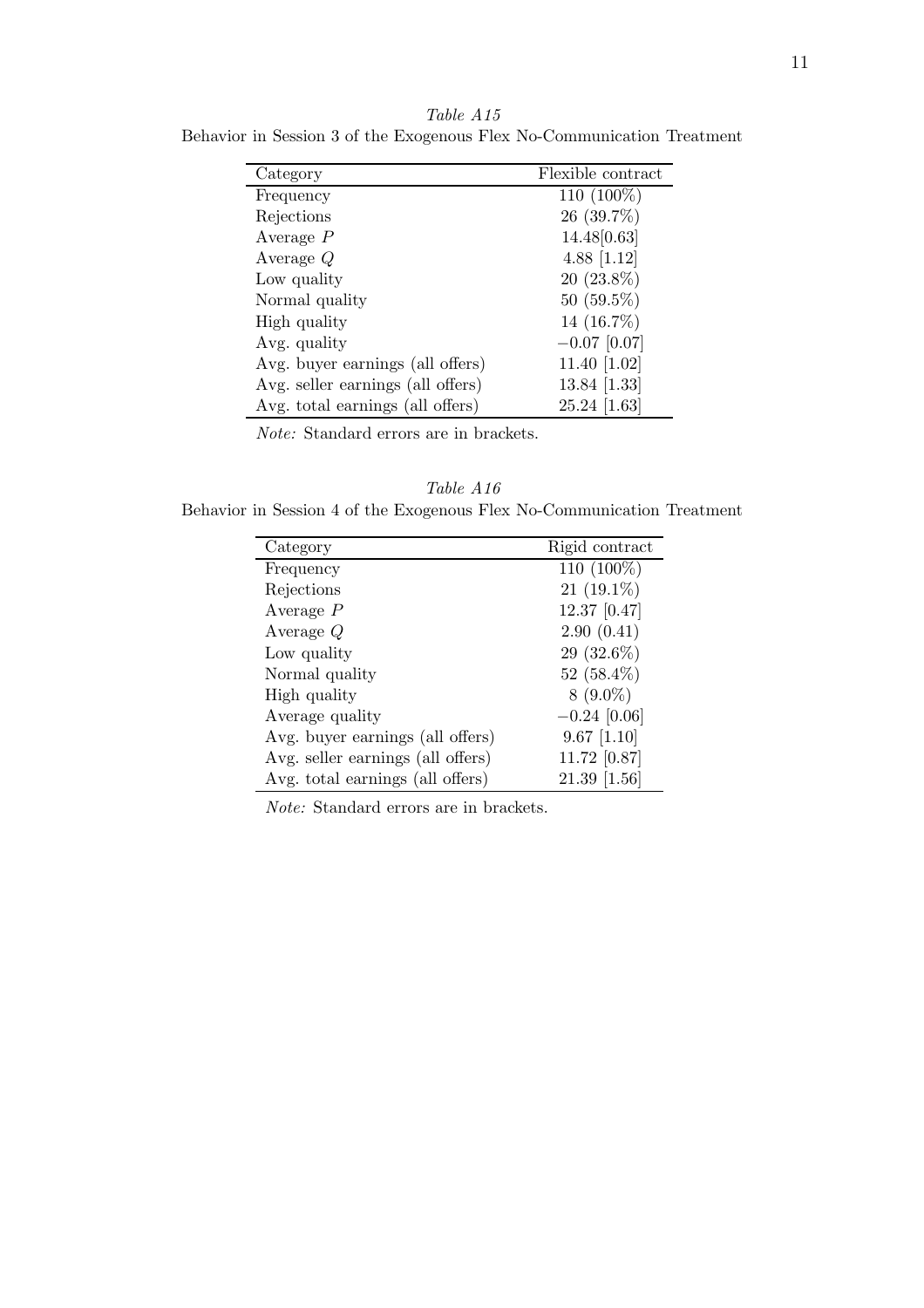| Category                          | Rigid contract |
|-----------------------------------|----------------|
| Frequency                         | 110 (100%)     |
| Rejections                        | $12(10.9\%)$   |
| Average $P$                       | 27.37 [0.81]   |
| Average $Q$                       |                |
| Low quality                       | $4(4.1\%)$     |
| Normal quality                    | $30(30.6\%)$   |
| High quality                      | 64 $(65.3\%)$  |
| Avg. quality                      | $0.61$ [0.06]  |
| Avg. buyer earnings (all offers)  | $13.03$ [0.85] |
| Avg. seller earnings (all offers) | $22.35$ [1.11] |
| Avg. total earnings (all offers)  | 35.38 [1.38]   |

Table A17 Behavior in Session 1 of the Exogenous Rigid Chat Treatment

Table A18 Behavior in Session 2 of the Exogenous Rigid Chat Treatment

| Category                          | Rigid contract |
|-----------------------------------|----------------|
| Frequency                         | 110 (100%)     |
| Rejections                        | $15(13.6\%)$   |
| Average $P$                       | 23.28 [0.68]   |
| Average $Q$                       |                |
| Low quality                       | 14 (14.7%)     |
| Normal quality                    | $25(26.3\%)$   |
| High quality                      | 56 (58.9%)     |
| Avg. quality                      | $0.44$ [0.08]  |
| Avg. buyer earnings (all offers)  | $14.11$ [1.13] |
| Avg. seller earnings (all offers) | 18.80 [1.10]   |
| Avg. total earnings (all offers)  | 32.91 [1.69]   |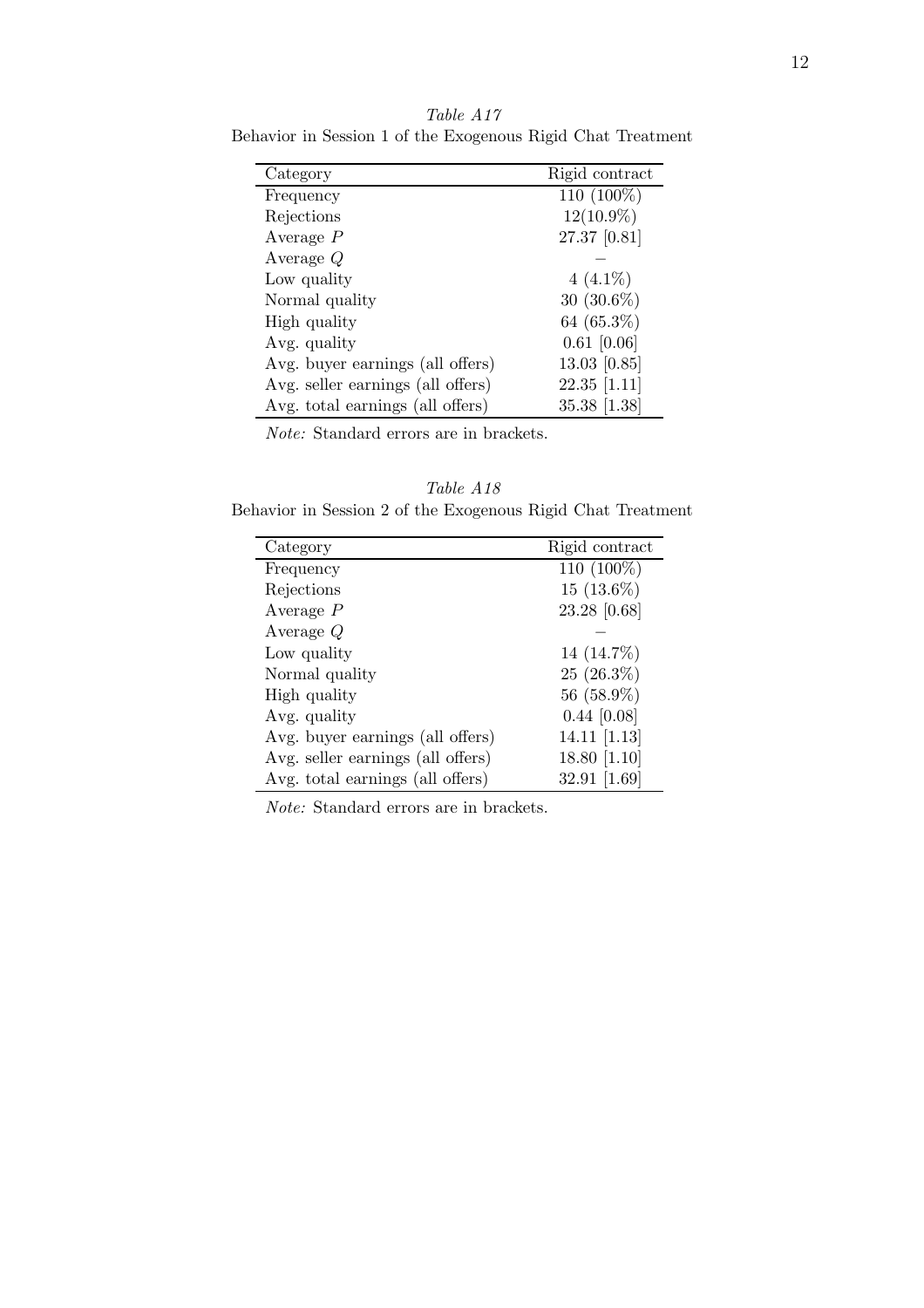| Category                          | Rigid contract |
|-----------------------------------|----------------|
| Frequency                         | 110 (100%)     |
| Rejections                        | $22(20.0\%)$   |
| Average $P$                       | $21.17$ [1.20] |
| Average $Q$                       |                |
| Low quality                       | $24(27.3\%)$   |
| Normal quality                    | $29(32.9\%)$   |
| High quality                      | $35(39.8\%)$   |
| Avg. quality                      | $0.12$ [0.09]  |
| Avg. buyer earnings (all offers)  | $9.84$ [1.18]  |
| Avg. seller earnings (all offers) | 15.67 $[1.40]$ |
| Avg. total earnings (all offers)  | $25.51$ [1.68] |

Table A19 Behavior in Session 3 of the Exogenous Rigid Chat Treatment

Table A20 Behavior in Session 4 of the Exogenous Rigid Chat Treatment

| Category                          | Rigid contract |
|-----------------------------------|----------------|
| Frequency                         | 110 (100%)     |
| Rejections                        | 14 (12.7%)     |
| Average $P$                       | 19.91 [0.78]   |
| Average $Q$                       |                |
| Low quality                       | $21(21.9\%)$   |
| Normal quality                    | 40 $(41.7\%)$  |
| High quality                      | $35(36.5\%)$   |
| Avg. quality                      | $0.15$ [0.08]  |
| Avg. buyer earnings (all offers)  | 13.33 [1.10]   |
| Avg. seller earnings (all offers) | 12.94 [1.16]   |
| Avg. total earnings (all offers)  | 26.26 [1.72]   |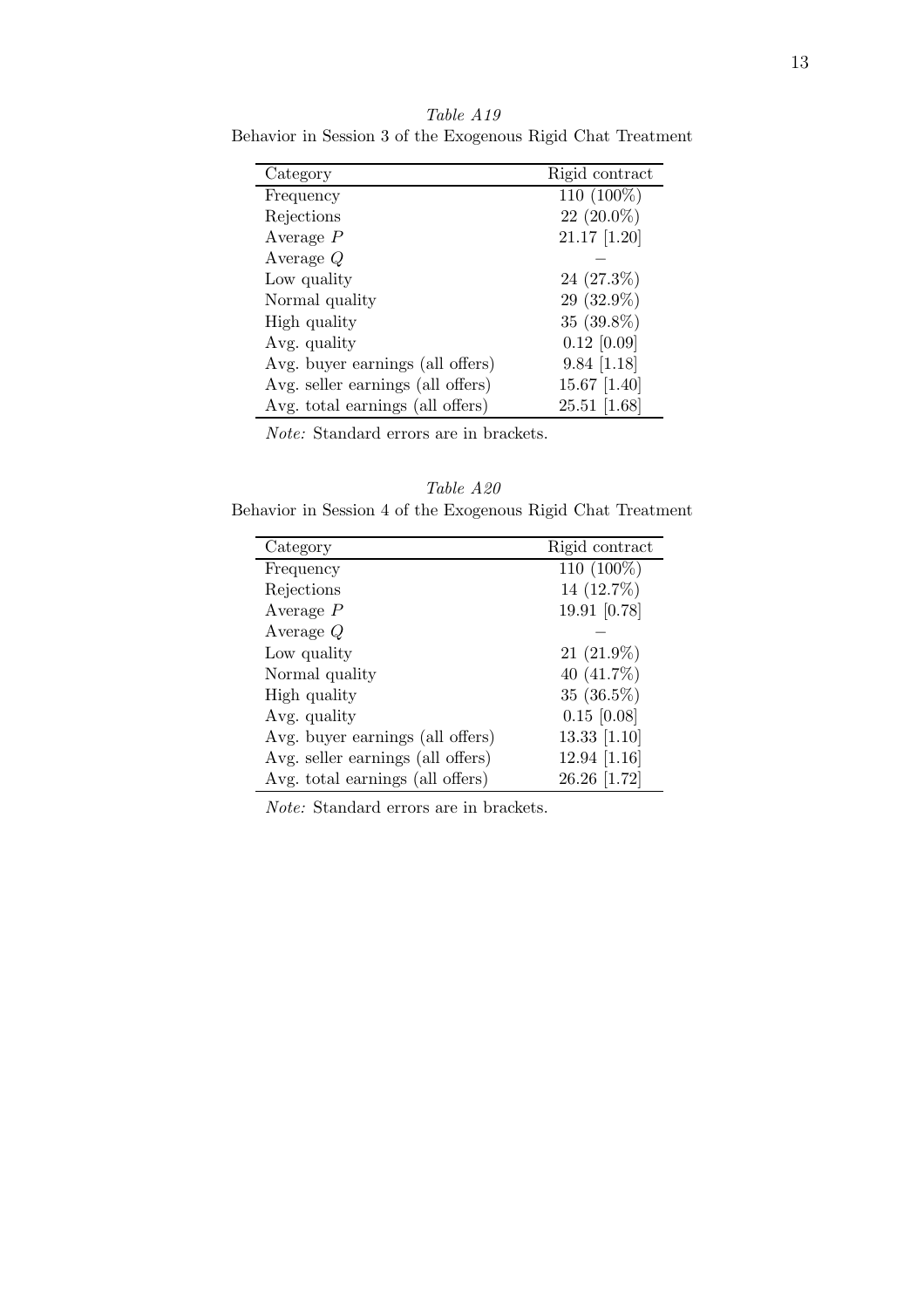| Category                          | Flexible contract |
|-----------------------------------|-------------------|
| Frequency                         | 110 (100%)        |
| Rejections                        | $4(3.6\%)$        |
| Average $P$                       | 13.98 [0.57]      |
| Average $Q$                       | 12.05(0.76)       |
| Low quality                       | $7(6.6\%)$        |
| Normal quality                    | $20(18.9\%)$      |
| High quality                      | 79 (74.5%)        |
| Avg. quality                      | $0.68$ [0.06]     |
| Avg. buyer earnings (all offers)  | 18.04 [0.82]      |
| Avg. seller earnings (all offers) | 19.95 [0.88]      |
| Avg. total earnings (all offers)  | 37.99 [1.44]      |

Table A21 Behavior in Session 1 of the Exogenous Flex Chat Treatment

|  |  |  | Table A22                                                  |  |  |
|--|--|--|------------------------------------------------------------|--|--|
|  |  |  | Behavior in Session 2 of the Exogenous Flex Chat Treatment |  |  |

| Category                          | Flexible contract |
|-----------------------------------|-------------------|
| Frequency                         | $110(100\%)$      |
| Rejections                        | $4(3.6\%)$        |
| Average $P$                       | 14.74 [0.60]      |
| Average $Q$                       | $9.88$ [0.76]     |
| Low quality                       | $9(8.5\%)$        |
| Normal quality                    | 24 $(22.6\%)$     |
| High quality                      | 73 (68.9%)        |
| Avg. quality                      | $0.60$ [0.06]     |
| Avg. buyer earnings (all offers)  | 18.19 [0.92]      |
| Avg. seller earnings (all offers) | 18.84 [0.92]      |
| Avg. total earnings (all offers)  | $37.03$ [1.47]    |